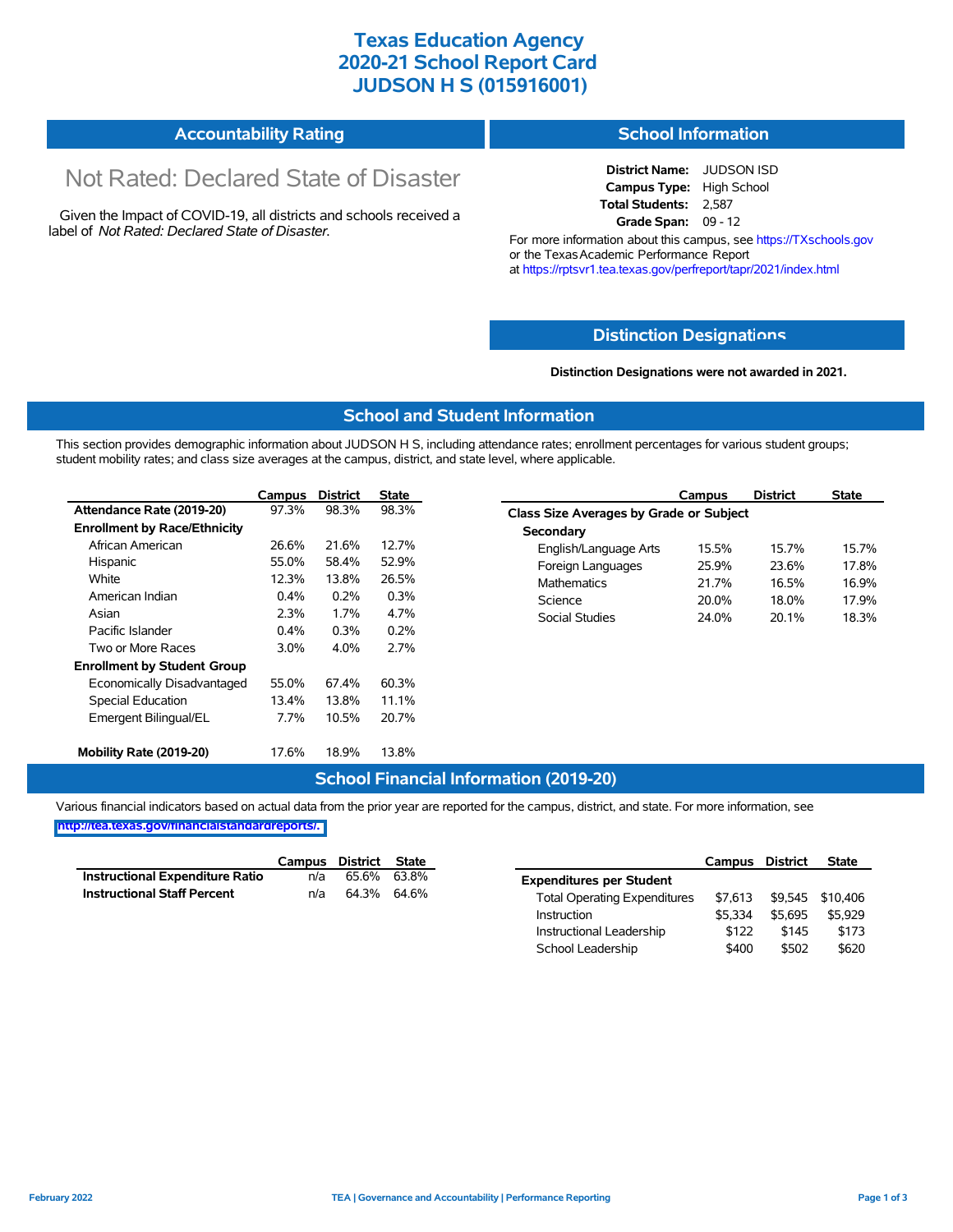# **Texas Education Agency 2020-21 School Report Card**

### **STAAR Outcomes**

This section provides STAAR performance and outcomes. **Please note that due to the cancellation of spring 2020 STAAR administration due to the COVID-19 pandemic, 2019 results are shown.**

|                                                                                                                           |      |              |     |     |         |     |     |                |       |                 | Two               |               |
|---------------------------------------------------------------------------------------------------------------------------|------|--------------|-----|-----|---------|-----|-----|----------------|-------|-----------------|-------------------|---------------|
|                                                                                                                           |      |              |     |     | African |     |     | American       |       | <b>Pacific</b>  | or<br><b>More</b> | Econ          |
|                                                                                                                           |      | <b>State</b> |     |     |         |     |     | Indian         | Asian | <b>Islander</b> | Races             | <b>Disadv</b> |
| District Campus American Hispanic White<br>STAAR Performance Rates at Approaches Grade Level or Above (All Grades Tested) |      |              |     |     |         |     |     |                |       |                 |                   |               |
| All Subjects                                                                                                              | 2021 | 67%          | 59% | 68% | 65%     | 67% | 74% | 67%            | 72%   | 64%             | 69%               | 63%           |
|                                                                                                                           | 2019 | 78%          | 74% | 74% | 69%     | 76% | 76% | 83%            | 73%   | 79%             | 80%               | 71%           |
| ELA/Reading                                                                                                               | 2021 | 68%          | 62% | 62% | 59%     | 62% | 69% | $\ast$         | 66%   | 50%             | 70%               | 57%           |
|                                                                                                                           | 2019 | 75%          | 72% | 64% | 57%     | 67% | 66% | 83%            | 68%   | 67%             | 62%               | 61%           |
| Mathematics                                                                                                               | 2021 | 66%          | 53% | 58% | 58%     | 55% | 71% | $\ast$         | 60%   | $\ast$          | 50%               | 49%           |
|                                                                                                                           | 2019 | 82%          | 78% | 72% | 66%     | 74% | 77% | $\ast$         | 45%   | $\ast$          | 91%               | 70%           |
| Science                                                                                                                   | 2021 | 71%          | 62% | 74% | 66%     | 75% | 84% | L,             | 86%   | $\ast$          | 80%               | 74%           |
|                                                                                                                           | 2019 | 81%          | 78% | 89% | 88%     | 89% | 88% | $\ast$         | 100%  | $\ast$          | 95%               | 88%           |
| <b>Social Studies</b>                                                                                                     | 2021 | 73%          | 73% | 84% | 87%     | 84% | 83% | $\ast$         | 82%   | $\ast$          | 70%               | 81%           |
|                                                                                                                           | 2019 | 81%          | 77% | 90% | 87%     | 90% | 93% | *              | 83%   | 80%             | 100%              | 88%           |
| STAAR Performance Rates at Meets Grade Level or Above (All Grades Tested)                                                 |      |              |     |     |         |     |     |                |       |                 |                   |               |
| All Subjects                                                                                                              | 2021 | 41%          | 31% | 38% | 33%     | 38% | 48% | 17%            | 50%   | 50%             | 42%               | 33%           |
|                                                                                                                           | 2019 | 50%          | 43% | 47% | 41%     | 46% | 55% | 75%            | 51%   | 53%             | 60%               | 42%           |
| ELA/Reading                                                                                                               | 2021 | 45%          | 36% | 40% | 33%     | 40% | 53% | $\ast$         | 45%   | 50%             | 50%               | 34%           |
|                                                                                                                           | 2019 | 48%          | 42% | 42% | 35%     | 43% | 50% | 83%            | 50%   | 33%             | 54%               | 38%           |
| <b>Mathematics</b>                                                                                                        | 2021 | 37%          | 22% | 20% | 15%     | 21% | 26% | $\ast$         | 40%   | $\ast$          | 17%               | 15%           |
|                                                                                                                           | 2019 | 52%          | 43% | 31% | 25%     | 32% | 37% | $\ast$         | 36%   | $\ast$          | 36%               | 31%           |
| Science                                                                                                                   | 2021 | 44%          | 32% | 36% | 31%     | 36% | 44% | $\overline{a}$ | 57%   | $\ast$          | 40%               | 32%           |
|                                                                                                                           | 2019 | 54%          | 50% | 54% | 48%     | 53% | 70% | $\ast$         | 57%   | $\ast$          | 60%               | 50%           |
| <b>Social Studies</b>                                                                                                     | 2021 | 49%          | 47% | 56% | 53%     | 55% | 66% | $\ast$         | 59%   | $\ast$          | 40%               | 51%           |
|                                                                                                                           | 2019 | 55%          | 52% | 64% | 61%     | 63% | 74% | $\ast$         | 58%   | 40%             | 100%              | 59%           |
| STAAR Performance Rates at Masters Grade Level (All Grades Tested)                                                        |      |              |     |     |         |     |     |                |       |                 |                   |               |
| <b>All Subjects</b>                                                                                                       | 2021 | 18%          | 11% | 9%  | 7%      | 8%  | 17% | 0%             | 22%   | 14%             | 8%                | 7%            |
|                                                                                                                           | 2019 | 24%          | 18% | 13% | 10%     | 11% | 22% | 8%             | 23%   | 5%              | 18%               | $9\%$         |
| ELA/Reading                                                                                                               | 2021 | 18%          | 12% | 5%  | 3%      | 4%  | 11% | $\ast$         | 10%   | 33%             | 9%                | 3%            |
|                                                                                                                           | 2019 | 21%          | 15% | 6%  | 4%      | 5%  | 11% | 0%             | 20%   | $0\%$           | 8%                | 4%            |
| <b>Mathematics</b>                                                                                                        | 2021 | 18%          | 7%  | 4%  | 3%      | 4%  | 5%  | $\ast$         | 0%    | $\ast$          | 0%                | 4%            |
|                                                                                                                           | 2019 | 26%          | 19% | 10% | 4%      | 11% | 18% | $\ast$         | 18%   | $\ast$          | 9%                | 9%            |
| Science                                                                                                                   | 2021 | 20%          | 10% | 6%  | 3%      | 4%  | 16% | $\overline{a}$ | 43%   | $\ast$          | 13%               | 4%            |
|                                                                                                                           | 2019 | 25%          | 19% | 13% | 11%     | 10% | 30% | $\ast$         | 29%   | $\ast$          | 15%               | 9%            |
| Social Studies                                                                                                            | 2021 | 29%          | 24% | 27% | 25%     | 23% | 48% | $\ast$         | 41%   | $\ast$          | 10%               | 21%           |
|                                                                                                                           | 2019 | 33%          | 30% | 33% | 29%     | 30% | 50% | $\ast$         | 33%   | 20%             | 62%               | 27%           |
| <b>STAAR Assessment Participation (All Grades Tested)</b>                                                                 |      |              |     |     |         |     |     |                |       |                 |                   |               |
| All Subjects                                                                                                              | 2021 | 88%          | 73% | 74% | 73%     | 75% | 75% | 50%            | 86%   | 94%             | 74%               | 73%           |
|                                                                                                                           | 2019 | 99%          | 99% | 98% | 98%     | 98% | 98% | 100%           | 100%  | 100%            | 98%               | 98%           |
| ELA/Reading                                                                                                               | 2021 | 89%          | 74% | 74% | 70%     | 73% | 80% | 40%            | 91%   | 86%             | 74%               | 72%           |
|                                                                                                                           | 2019 | 99%          | 99% | 98% | 98%     | 99% | 98% | 100%           | 100%  | 100%            | 100%              | 99%           |
| <b>Mathematics</b>                                                                                                        | 2021 | 88%          | 73% | 76% | 75%     | 76% | 78% | 60%            | 86%   | $\ast$          | 85%               | 74%           |
|                                                                                                                           | 2019 | 100%         | 99% | 97% | 98%     | 96% | 98% | $\ast$         | 100%  | $\ast$          | 92%               | 97%           |

 **- Indicates there are no students in the group. \* Indicates results are masked due to small numbers to protect student confidentiality.**

**n/a Indicates data reporting is not applicable for this group.**